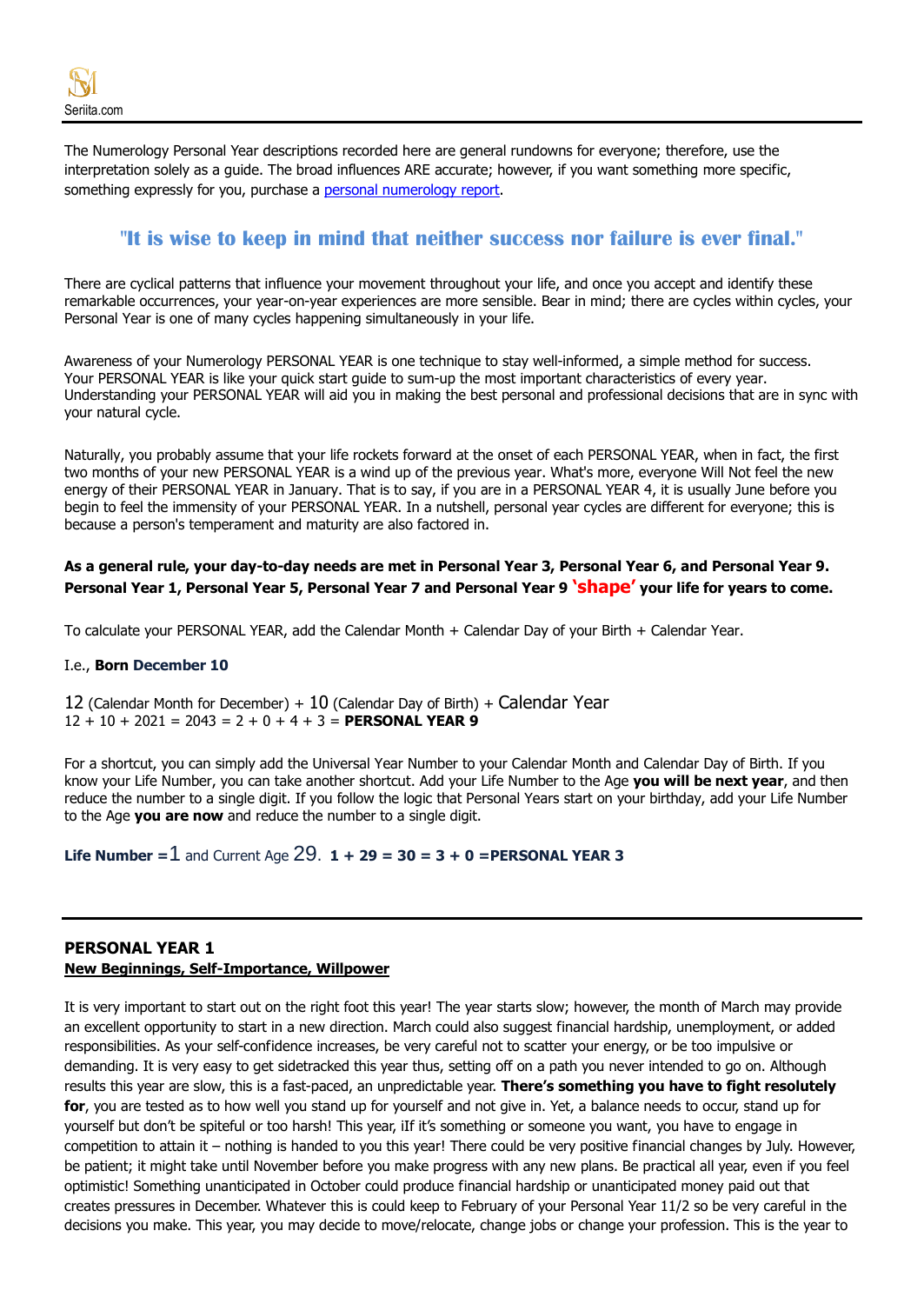activate your project or new initiative. Quite often in late May or in June, a unique partnership or contract comes about. There is a chance that July could produce karma, bad luck. Although, for most people, July produces money, honor, recognition, a contract, financial assistance, new position or job. It is absolutely a year to start something brand new, add something new, or set off in a new direction. Be conservative with your finances in June and July! August through October is significant months. In August you will probably decide to be finished with something or someone, or by design, something ends. Whatever happens, September is a new beginning of sorts. The energies this year are fantastic for a new start. Use good judgment, and read the fine print! This year, patience is a MUST. Because of your heightened sense of self and eagerness for change, there may perhaps be disputes with authority figures - spouse, father, mother, boss, business manager, etc. This year it's all about you, but self-centeredness can cause ruin.

#### **PERSONAL YEAR 11/2 Partnerships, Separation, Feelings**

Patience IS a virtue this year! Don't rush things – everything in its own time. This is not the year to make significant changes; it is, however, a year to gather all the information and facts you need for your project, idea. This year there can be s**urprising split-ups and sudden contracts that come out of the blue.** Other people have a great influence on what happens this year so, be open to suggestions, and remain approachable and tactful. You might feel dissatisfied with life and overemotional in May and July, but this will pass. This year other people can help you achieve your goals so be open to a new personal or business partnership and most of all, advice. Romance is a highly favored this year and the new relationship can be meaningful and sustainable. Equally so, because of sensitivity, stubbornness and moodiness, there can be disruptions/separations in love, family or business relationships. This year has a lot to do with your emotional health. There is also an added emphasis on relationships, and partnerships. As early as January or March of this year, you may feel an attraction toward someone. If you don't attract a new love interest, it could be that in January or even March you secure a new contract, job or position. March might be unpredictable and this may put you on edge emotionally; however the changes are needed to ensure you are on the right path. In April your family, health and/or home life will suddenly take center stage. In July, you might rashly choose to end a relationship with someone or suddenly terminate an unsatisfactory employment or living situation. Something in the month of May could take an emotional toll on your health, beware! Life begins to drastically between September and December! With luck, introspection and support from others, the changes are for the better.

### **PERSONAL YEAR 3 Laidback, Inattention, Spendthrift**

This is a year to lighten up, get out and meet people! Love is also in the air! What's more, friends are your biggest asset this year. Keep your social media accounts updated. Your verbal and written communication and mingling with others will help advance your goals this year. Put several social activities on your calendar; people need to know who you are and what you do. This is one of those wonderful and rare years when opportunities seem to fall in your lap! Even so, you can have a tendency to procrastinate, be a bit too self-righteous, or take on more than you should. It behooves you not to take on too many projects at once. Be patient and keep an eye on your business operating and personal expenses. You will likely be a bit disorganized, anxious and unfocused in February. If you have ongoing legal affairs, things could finally wrap up to your advantage in April. Also in April, you might have to make an unexpected doctor's visit, a minor health problem. Come what may, something fortunate lands in your lap in May that helps make your life a bit easier. This could be the job, bonus, lawsuit, lottery winning or loan you applied for. June once again is a month reserved for chucking out the old, someone or something needs to go. In June, there could also be the death of a family member, a friend, or pet, but you are prepared. By July, you will have a better perspective on the direction you should or need to take. Warning, if you haven't kept to a budget all year, in October, you may realize you've burned through a lot of cash. As the year comes to a close, in November, an opportunity, or something or someone could all of a sudden change your situation or life. All things considered, this year **beware of compulsions**, **laziness, and gossiping.** Also be careful of sexual obsessions, anxieties, overeating, gambling, alcoholism, and lack of control or overspending! No matter what happens, Personal Year 3 is a lucky and triumphant year! Even so, try not to be too excessive, lazy or unreasonable in your demands and wishes. More importantly, try to keep in mind the easy life is short-term! The comfort and peace of mind that is a result of the Personal Year 3 will peter out early next year.

### **PERSONAL YEAR 4 Delays, Financial Hardship, Effort**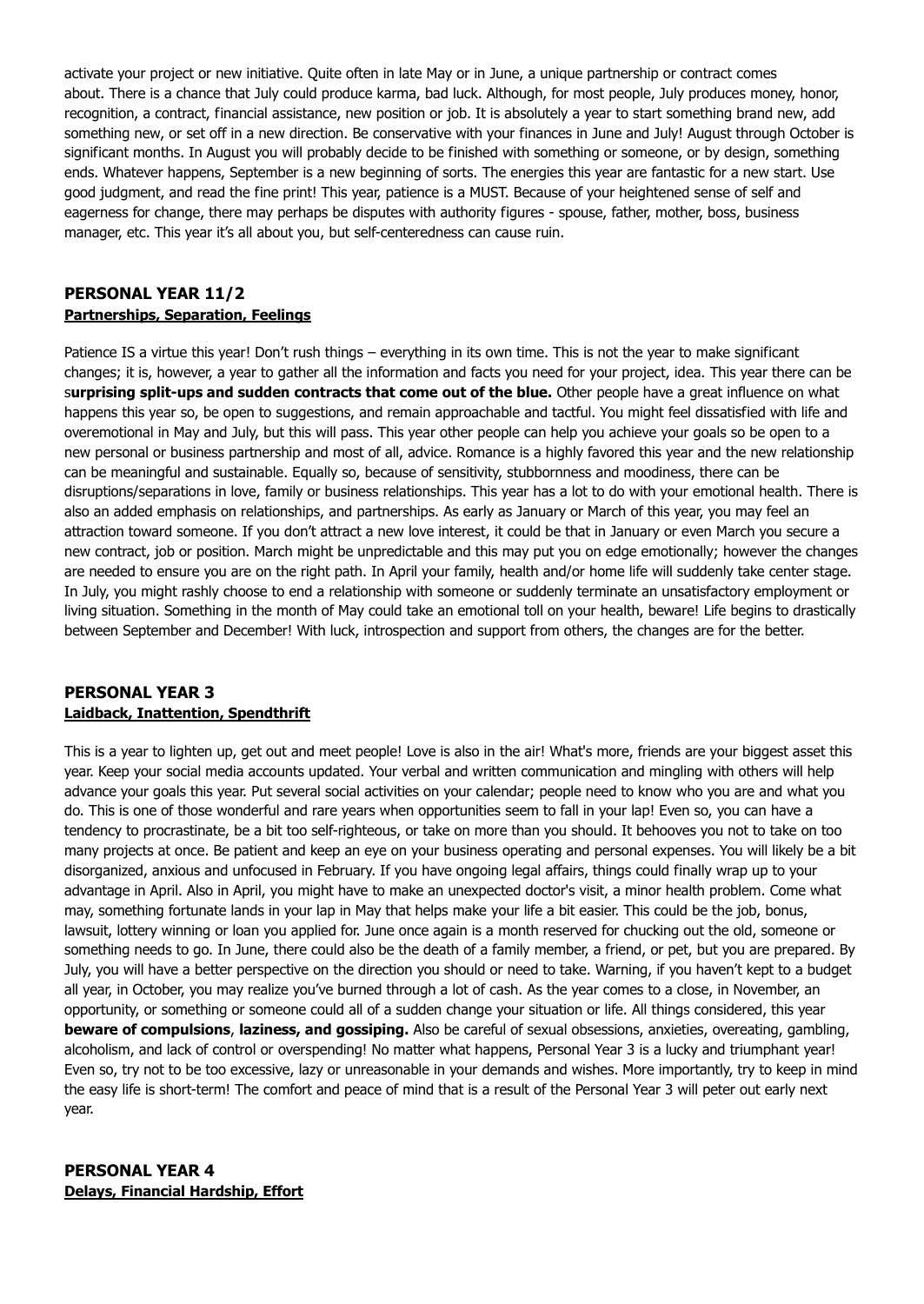It is a year to buckle down, especially when it comes to spending, work, family obligations and health! Examine your business basics, financial liabilities, business processes and procedures, contracts, staffing needs, insurance papers, career direction. Get ready for long exhaustive hours at work. This year you may even have to take on a part-time job, or do double duty with the kids, grandkids, or double duty at the office. By late January you may require hospitalization or required to take better care of your health. In all likelihood, by March you start to feel exhausted and discontented with the decisions you have mad. Be sure to pull back on your schedule in March, get some rest and reflect because in July you have to go all in. In April, family duties, bills, your health, work, auto or home repairs are perhaps stressful. This is a year to put your home life, legal, financial, debts, marriage, and health matters (yours or your kids) in order. This year work will probably be less flexible so, keep things in your life organized. This is a practical year, a year to remain very business-like and focused. In May, you will decide you've had enough of something or someone. All year, pay attention to your emotional and physical health, and any dental problems. July could bring to light something you never anticipated! You can alleviate stress this year by having your finances, household bills, insurance policies, automobile, marriage and legal affairs in ship-shape. In June, your energy level rises, and so does your determination and stubbornness. **The weightiness of the year is obvious in June, and you will certainly need more oomph now.** Situations, problems that start in June will build up in July and endure through to September. Once again, November is likely a very stressful month. A situation(s) could come to a head or wrap up as early as November, or as late as April of the next year. Be forewarned, in all likelihood, you will encounter the law at some point this year so, be very careful in April, September, October, and December. Keep in mind, confronting the law could also mean you need assistance from police. In a Personal Year 4, many people suffer a home foreclosure, traffic accident, traffic ticket, divorce court, auto repairs, health challenges, burglary, etc. Plan to take a little time for yourself in December, you need it and you have earned it! In December, if you don't take the time to rest and reflect, a strange accident, or unexpected illness may force your hand. For some of you, a move is imminent; use December to figure out when, why and where.

#### **PERSONAL YEAR 5 Adjustments, Relocation, Travel, Impulsiveness**

This is a year to be flexible; many situations are beyond your control and surprising. If you desire to move your business or make your home somewhere else in the world, this is the year to do it! For many, a residential move or travel occurs rather unexpectedly or done on impulse. If patient and willing to take a risk, this is a year of favorable change and fortune! The Universe hears **your cry for change**; it is up to you to make change for the better. Be sure to advertise your product, talent, or, idea on radio, television, social media and various websites. Add or change something this year! In June something will catch you off-guard, but make the best of it. Remember whatever happens this year is shaping your life for years to come. This can be a risky year where your finances are concerned. Beware of impulses and falling into a financial rut. Unfortunately, Personal Year 5 is a year of immoderations therefore, produces drug addicts, gamblers and alcoholics. Events in August can wreak havoc on your lifestyle! Be that as it may, you have some surprising lucky breaks this year especially in January, March and December. Unfortunately, the many unanticipated changes this year can make you very emotional in April; don't let situations shape the rest of your year. Many changes will take place from April through to September. Money and karma go hand in hand this year, in March and June; you are restless and easily distracted. Be vigilant because something unpredictable may perhaps come out the blue, and it could be upsetting or overwhelming. June is also a month involving partnerships; there could perhaps be an unexpected dissolution or a new love interest. December there could be a nice settlement, business opportunity, unexpected money received. There might be an increase of some sort in your wealth or reputation. There could also be an unanticipated karmic life changing event so proceed with caution during the year. If you didn't keep to a budget last year, if you haven't taken care of your health, in December, you may realize you've burned through a lot of cash or your health has slowly worsened. Change is clearly occurring this year; whatever occurs can change your life for the better. By all means travel! Go out – see the world. A lucky break is away from home, take a vacation in another state. Personal Year 5 is intended to be a lighthearted year! Between November of your Personal Year 5 and February of your Personal Year 6 you can expect one or two momentous and unanticipated transformations in your career, your family life, relationship, marriage, health, or your residence.

# **PERSONAL YEAR 6 Duty, Family Burdens, Assistance**

Changes from last year that you decided to carry out will take hold in January and/or February. By March you finally settle in to a new place or, new way of life. This year, right through to December, there is much added family responsibility so be willing to do what you have to do. Because of a legal situation, illness, injury, a move, household repairs, or a new home/apartment or mortgage, family matter or other expenditures, your expenses could be abnormally high in February. On the other hand, you keep your eyes open for considerable gains in February, April, May and November. Nevertheless, for the most part, because of spending to satisfy the ego, you might spiral downward by July. If you haven't already, early on,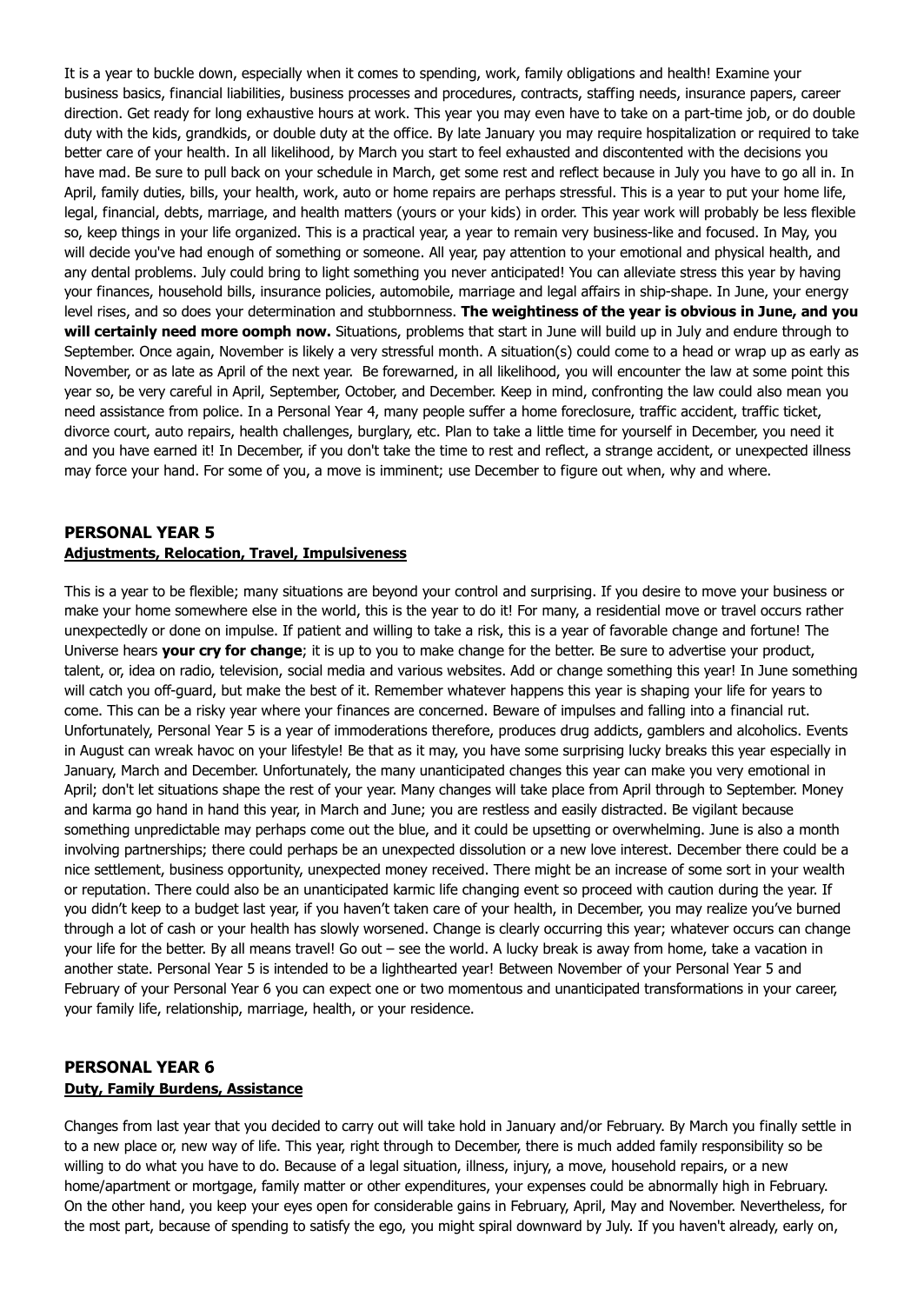you must determine if your family life and place of residence will continue to support your personal and professional life. If not, what has to change, why, when and how? Consider renovating, moving, putting your home on the market, or purchasing a home. August appears to produce more changes or another chance to move/relocate. Romance, engagements, marriage, health (yours or a family member) is possible this year. By the same token, marital problems, and fights with a sweetheart, babysitting grandkids, and the care of parent/s, grandparents, divorce, and childbirth are also possible this year. Although a demanding year, particularly in May and July, financially, this can be a fantastic year! Even so, you have to thoughtfully direct your efforts in May and July. As well as, this is a great year for finding your true love or simply enjoying time together with your family. More importantly, the emotional and financial support you need is readily available so don't worry. Single or married, **love is constantly on your mind**. You want to loved and appreciated by someone. For this reason, married people often have illicit love affairs. Go-slow in January and October; there is something you should reconsider before moving ahead. If you haven't maintained a budget, by November, you may realize you've burned through a lot of cash. Not surprisingly, this is another year in which you need to watch your health. If you overlook symptoms, whatever the illness will demand your attention later this year! It is important to have a balance between when to do for others and when to do for yourself. If you try to take care of everyone and everything this year, your health will suffer. If there are problems with your family, children, relatives, or marriage, try to find a balanced solution. If selling a home, or acquiring a new home or apartment – March, April, May or November are the best months to close the deal. The number 6 represents the household, so this is a year that appliances, pipes, air conditioners, a roof, garage doors can malfunction or fail. It's a year when water seeps into the basement creating a big bill. This is also an inheritance year, so it is customary for a loved one, friend, or pet to breathe their last breath in January, March or December of this year. Also, many married couples divorce, attend family court or marriage counseling. Be careful of jealousy, stubbornness, and over emotionalism; time and again emotions feed the problems. Talk it out, don't act it out!

## **PERSONAL YEAR 7 Sabbatical, Legal Affairs, Fatigue**

In all likelihood in February, something from last year is finally finishing off. Many people file for divorce in their Personal Year 7; as a result, there are legal affairs. Get plenty of rest because you'll need a whole heap of energy to push the ball up the hill in your Personal Year 8. This year, lack of sleep makes it difficult to concentrate. This is because soul searching and reevaluating life is a must this year! How is your physical and spiritual health? At this point in your nine-year cycle, you need to be realistic. The next three years are of great consequence! What you do in your Personal Year 7 has a significant influence in the future. Although your Personal Year 9 is a year for getting rid of something or someone, removing something from your plate; Personal Year 7 is the official year to gradually begin closing down your nine-year cycle. By design, the pace of your personal affairs slows down considerably. You will experience hindrances and delays in business, legal and financial matters which for many people, is frustrating. Additionally, off and on throughout the year, your physical energy is lowered somewhat. That's why it is crucial to arrange for periodic idle time! This is a year to work out a better plan of action for the future, take college classes, go to drug/alcohol rehab, attend seminars/lectures, and take a couple mini vacations. An unfavorable situation may require you to rest, to slow down or mend your health, or the health of someone else. **What you** 

**THINK truly matters this year**. Forgotten or ignored legal affairs will turn up in June, September, or October. In particular, federal, state, local taxes, outstanding debts and student loans demand a solution. Personal Year 7 is also representative of enemies, a strange illness or injury, hospitals, incarceration, youth detention centers and intervention programs. For the most part, this is a year when you are frequently exhausted because of lack of sleep, worry and anxiety. Most things you do and situations you involve yourself in will make you dog-tired. Something from last year is still up in the air; it behooves you to remove it from your plate as early as February! January or February could also produce a job loss, financial problems, or death of a loved one, mental illness or chronic ill health. Try to pull back on your schedule in April and especially so in September. In June, work and family responsibilities are probably crushing! Try to understand your anger and frustration; in the fullness of time, it will help you realize what needs to change. This is a year to shift your consciousness! Pay attention to the signals the Universe is intuitively sending about what's in store for your future. You don't want the new nine-year cycle or your new Pinnacle to sneak up on you - use this year to put your life in order. **Your nine-year cycle begins to wrap up in November. That's why, it is crucial to give thought to your future this year, what you do is of great consequence in the times ahead.** It is important to discover different skills and different ways to achieve the happiness you desire. Find different requirements to satisfy your happiness beyond your job, your money, reputation, house or your possessions. It's also a year for more prayer and connectedness to the Universe, God. Keep a sharp lookout for rebelliousness, feeling misunderstood, depression, or feeling as if someone thinks too little of you. Unfortunately, Personal Year 7 produces drug addicts, psychosis and alcoholics.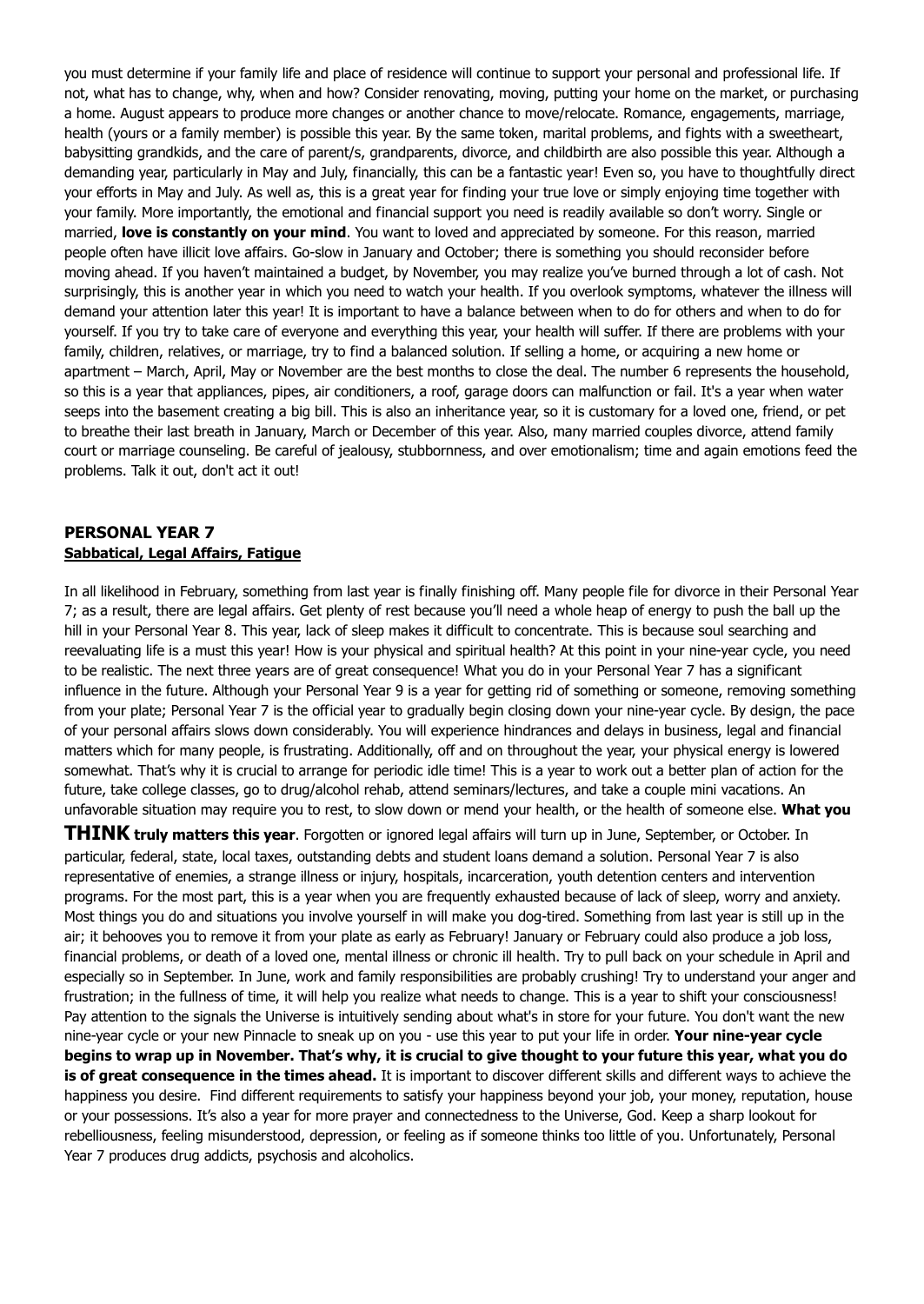#### **PERSONAL YEAR 8 Reckoning, Advancement, Affluence**

Is it time to downsize into a smaller home? Personal Year 8 is the year to find a roommate, to relocate, or do away with unnecessary household expenses. Beginning in July and throughout the remainder of the year, improving your living arrangements may perhaps be a major focus and goal. May is a very stressful month, a month in which work, health, bills, and responsibilities are demanding. October is hectic too; emotionally and physically you begin to wrap up something. Be that as it may, you will not be able to tie up all loose ends this year. This is however, a year when you reap what you sow. Your hard work should pay off in September or November. **This is a year when you reassess your living arrangements, and your lifestyle, from a budgetary expectation.** Show and tell time! Finally, you will know whether or not your project or idea can fly or if it is an iron balloon that will never lift off the ground. Remember the rewards you reap are from plans and goals you implemented in your Personal Year 1, NOT plans and goals you set in action in your Personal Year 5 or Personal Year 7. Plans and goals started in your Personal Year 5 or Personal Year 7 need time to grow. That's why it's best to stick to the method of action you started in your Personal Year 1 and work on the plan from beginning to end. If you needed to make adjustments to your plans/goals, your Personal Year 5 was the best time to do so. Keep to a budget this year, because expenses increase twofold. There's an obstacle or two that you never anticipated, but even so, recognition, honor, promotion, a new job, a home loan, more clients and lucrative contracts are possible this year. Hard work is definitely required! If you are not showing enough care, attention, or rigor, you create difficulties for yourself. There might be a legal dilemma to turn your attention to in August or a business agreement/contract to put your signature on in August or September. March, May, August, September, October, and November can be very unfavorable months – be wise. Don't allow your ego in November to get the best of you! Something out of the blue could surprise you in March and December forcing an unanticipated end to something by late January, or February of your Personal Year 9. Personal Year 8 can be a very karmic year for some people. But, on the whole, for most people, everything they touch this year turns to gold; and so, their situation, wealth and reputation improve.

#### **PERSONAL YEAR 9 Endings, Moving On, Emotionalism**

If your project or idea is an iron balloon; get rid of it, or do away with the components and people that have kept things anchored to the ground. Something of someone is finishing off – on account of your own free will, or by the end of the calendar year, your hand is forced. Expect considerable fluctuations and adjustments in January and February. A business or personal partnership may have difficulty, or come to an end this year. In February, something surprisingly comes undone or finishes off. March is an emotional month but by May, there's something or someone that unexpectedly makes your life a whole lot easier. This is a year when tears suddenly flow, and all year long, your emotions are up and down. Bitterness and anger may perhaps also be characteristic of this year. If you haven't kept to a budget, in April, you may realize you burned through a lot of cash. April is typically a stressful month, but you still have to keep your nose to the grindstone. You may also feel more frustrated and tired in April so watch your health and emotions. In May, something is coming to a close or suddenly changing - the change could very well be for the betterment of your life. Be patient! Details and intuition are important this year. If not careful and you let your emotions overwhelm, you could create troubles for yourself or with your health. It's common in May or June of a Personal Year 9 to consider moving. Out of frustration, some people suddenly and unthinkingly put their house up for sale. July or August could materialize a contract that will help you with your new start later in the year, but don't sign up for anything long lasting just yet. Time and time again, early on in the Personal Year 9, folks get **impatient, discouraged** and push forward. Regrettably anything begun before October falls apart, or whatever was started is frustrating to keep going. Unfortunately, life won't slow down this year, and you'll have to find a practical way to get the job done and stave off the stress and undue emotions. From May – October you'll have to definitely rein in your emotions. July is a very precarious month; tend to your health and finances. In September, a way of living, or someone or something you have grown accustomed to could cease to exist. More importantly, remember Personal Year 9 is a clearing cycle. For this reason, any new projects or employment started from October – December has a better chance of success – wait until then to push forward. DO NOT start implementing **new plans** before October. Prepare for more sudden and unanticipated changes in November. In December, it's finally time for you to exhale! By mid-December you will likely feel more optimistic than you have in the past three years. Next year, in September of your Personal Year 1 it is finally your official new beginning. Even so, next year is not an easy year either – not at all.

# **PERSONAL YEAR 11**